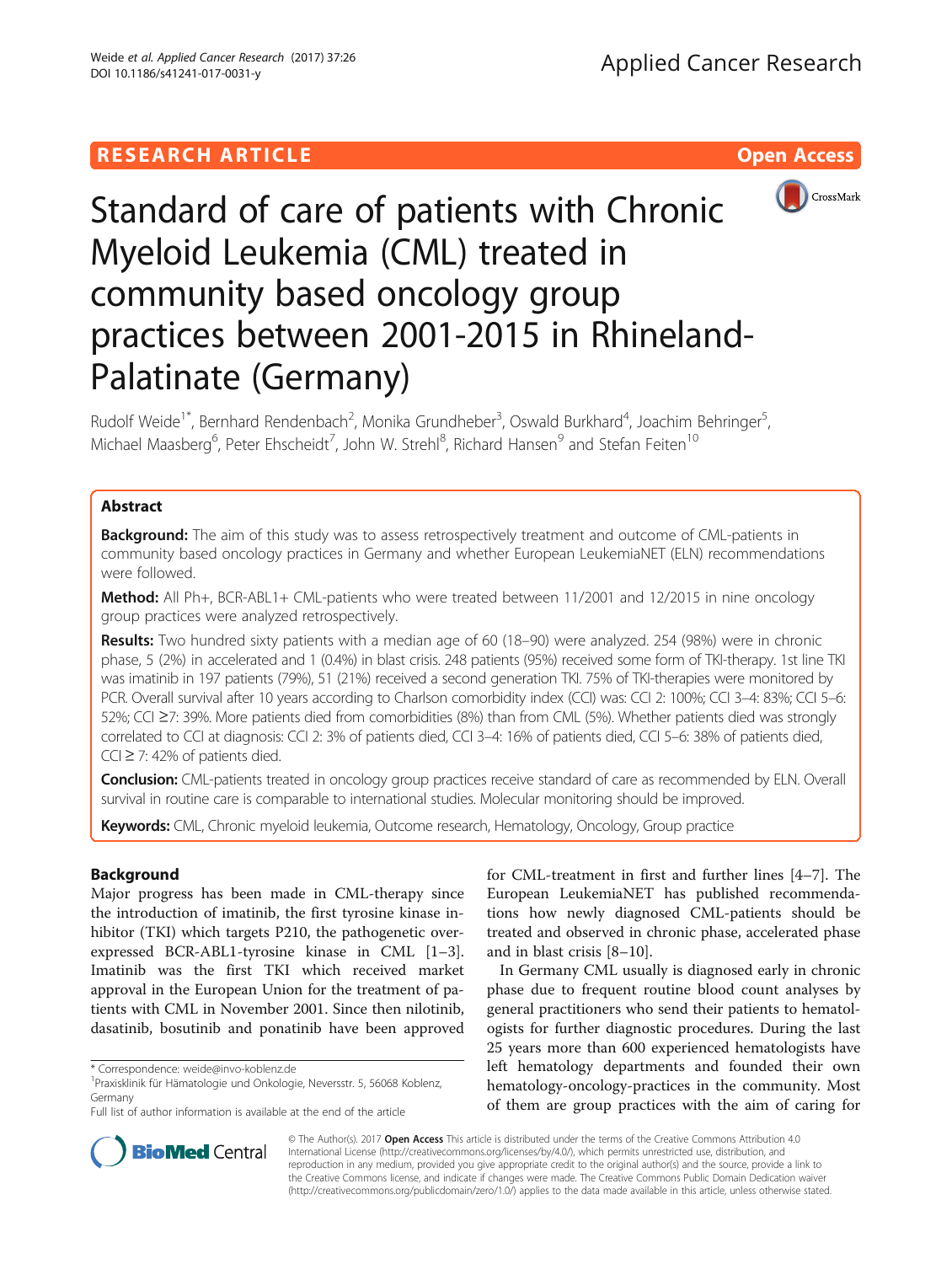cancer patients close to their place of living [[11\]](#page-7-0). Due to a close cooperation between oncology group practices and Comprehensive Cancer Centers a considerable percentage of CML-patients cared for in community-based oncology practices are treated within prospective German CML-trials [[12\]](#page-7-0). Allogeneic transplants are performed in expert centers often within study protocols. Nevertheless the majority of CML-patients are not treated within study protocols for a variety of reasons (inclusion and exclusion criteria, severe comorbidities, low performance status, comedications, patient refusal etc.). Therefore it was of interest for us to compare the treatment and outcome of patients who received routine care with patients who were treated within prospective randomized trials and whether progress made in studies does translate into routine care management of CMLpatients. The focus of this retrospective study was to find out how patients with CML are diagnosed and treated in hematology-oncology-group practices in the state of Rhineland-Palatinate which has 4 million inhabitants. With this project we wanted to answer the following questions:

- 1. Are the European LeukemiaNET recommendations followed?
- 2. What is the outcome of CML-patients with regards to overall survival (OS) and progression free survival (PFS) in routine care?
- 3. What are the causes of death (CML versus comorbidities)?

## Methods

All 20 hematology-oncology-practices in Rhineland-Palatinate were asked to contribute to the project. In the participating sites all patients who had been treated between 11/2001 and 12/2015 with Philadelphiachromosome-positive- and/or BCR-ABL1-positive CML were documented retrospectively in a central data base and analyzed statistically using SPSS 19. All patients gave written informed consent for data documentation, collection, analysis and publication at the time of CML-diagnosis.

The following data were captured at diagnosis: age, sex, date of diagnosis, method of diagnosis (cytogenetics, fluorescence in situ hybridization (FISH), polymerase chain reaction to detect BCR-ABL1 (PCR)), source of material (bone marrow versus peripheral blood), phase of disease (chronic phase, accelerated phase, blast crisis), EUTOS score [[13](#page-7-0)]. Comorbidities at diagnosis were captured and classified using the age-adjusted Charlson Comorbidity Index (CCI) [\[14](#page-7-0), [15\]](#page-7-0). Groups of patients were formed whether they had an index of 2, 3–4, 5–6 or  $\geq$  7.

Parameter during therapy: type of therapy (chemotherapy (hydroxyurea, busulfan, Ara-C), interferon, TKI (imatinib, nilotinib, dasatinib, bosutinib, ponatinib), combinations of chemotherapy, interferon and TKI, allogeneic transplantation), duration of therapy, lines of therapy, defined as every change in therapy regimen, progression to accelerated phase or blast crisis, method of response assessment during therapy (cytogenetics, FISH, PCR for BCR-ABL1), response to therapy according to European LeukemiaNET recommendations [\[8](#page-7-0)–[10\]](#page-7-0) after 12 months and in general (complete hematological response (CHR), complete cytogenetic response (CCyR), partial cytogenetic response (PCyR), no cytogenetic response (NCyR), major molecular response, defined as MR 3.0 or MR 4.0 (MMR), complete molecular response, defined as MR 4.5 or lower (CMR)) [[8](#page-7-0)–[10\]](#page-7-0), death, causes of death (CML versus comorbidities).

At the end of the observation period the following were evaluated: overall survival (OS), progression free survival (PFS), defined as below:

- OS: survival from diagnosis to death or last contact
- PFS: survival free from progression to accelerated phase (AP) or blastic phase (BP) or death or last contact

OS and PFS were analyzed for all documented patients as well as for a subgroup that was built according to the German CML IV trial [\[16](#page-7-0)]. Patients in this subgroup were diagnosed in chronic phase in November 2001 or later and received a TKI as 1st line treatment.

Statistical analyses were descriptive, specific hypotheses were not tested. Frequencies and statistical measures of central tendency were calculated and a regression analysis was conducted concerning response to TKI therapies. OS and PFS were calculated using the Kaplan-Meier method. OS and PFS were compared with the help of the twosided log-rank test at a 5% significance level.

## Results

## Practices and patients

Of the 20 practices which were initially contacted nine practices consisting of 26 hematologists finally documented all their patients with the diagnosis of Philadelphia-chromosome-positive- or BCR-ABL1-positive CML. Overall 260 patients were documented with a median age of 60 (18–90). 126 (48%) were female, 134 (52%) were male. Table [1](#page-2-0) shows the characteristics of the patients at diagnosis (age, sex, phase of CML (chronic phase, accelerated phase, blast crisis), method of diagnosis (cytogenetics, FISH, PCR), comorbidities (age-adjusted CCI)).

#### Diagnosis

At initial diagnosis bone marrow biopsy was performed in 212 patients (82%). Karyotyping was applied in 225 patients (87%), FISH-analysis in 157 (60%). PCR-testing was performed in 205 patients (79%). Hence 260 patients (100%) received cytogenetics and/or FISH-analysis and/ or PCR-testing during diagnostic work-up. 254 patients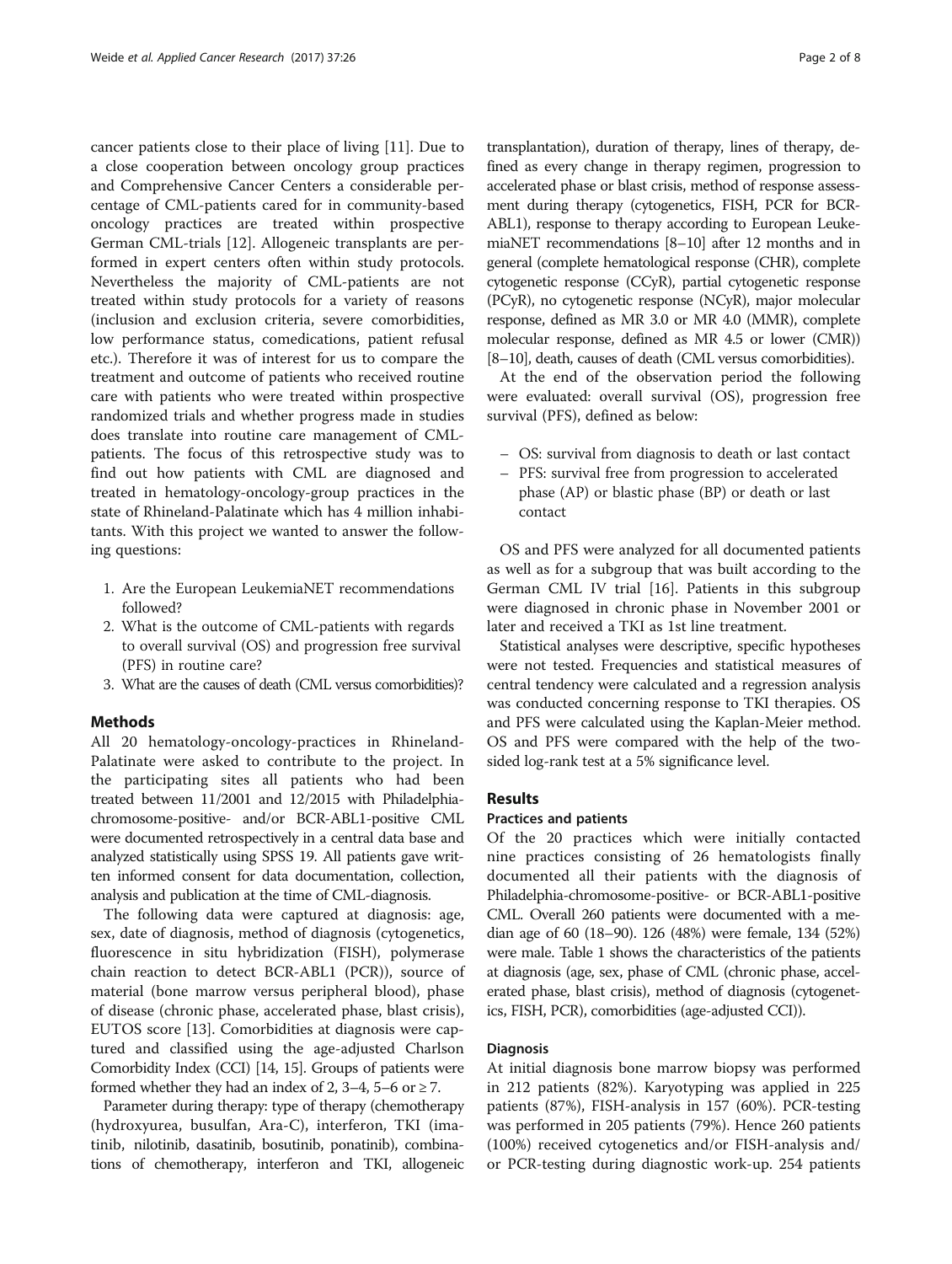<span id="page-2-0"></span>Table 1 Patients' characteristics at diagnosis

| Age at diagnosis                                                                                                        |                                                                      |  |
|-------------------------------------------------------------------------------------------------------------------------|----------------------------------------------------------------------|--|
| - Median (range)                                                                                                        | 60 years (18-90)                                                     |  |
| Sex                                                                                                                     |                                                                      |  |
| - Male<br>- Female                                                                                                      | $n = 134(52%)$<br>$n = 126$ (48%)                                    |  |
| ECOG performance status                                                                                                 |                                                                      |  |
| $-$ ECOG 0<br>$-$ ECOG 1<br>$-$ ECOG 2-3<br>- not evaluable                                                             | $n = 136(52%)$<br>$n = 42(16%)$<br>$n = 7$ (3%)<br>$n = 75(29%)$     |  |
| Comorbidities (age-adjusted CCI)                                                                                        |                                                                      |  |
| $-CC12$<br>$-$ CCI 3-4<br>$-$ CCI 5 $-6$<br>$-CCI \geq 7$                                                               | $n = 75(29%)$<br>$n = 88(34%)$<br>$n = 64$ (25%)<br>$n = 33(13%)$    |  |
| Diagnostic work-up                                                                                                      |                                                                      |  |
| - Blood count<br>- Differential blood count<br>- Bone marrow biopsy<br>- Bone marrow aspirate                           | $n = 245(94%)$<br>$n = 237(91%)$<br>$n = 212(82%)$<br>$n = 179(69%)$ |  |
| Methods of diagnosis                                                                                                    |                                                                      |  |
| - Karyotyping (blood or bone marrow)<br>- FISH-analysis (blood or bone marrow)<br>- PCR-analysis (blood or bone marrow) | $n = 225 (87%)$<br>$n = 157(60%)$<br>$n = 205(79%)$                  |  |
| EUTOS score $(N = 130)$                                                                                                 |                                                                      |  |
| - High risk<br>- I ow risk                                                                                              | $n = 26(20%)$<br>$n = 104 (80%)$                                     |  |
| Phase of CMI                                                                                                            |                                                                      |  |
| - Chronic phase<br>- Accelerated phase<br>- Blast crisis                                                                | $n = 254(98%)$<br>$n = 5(2%)$<br>$n = 1$ (0.4%)                      |  |

(98%) were in chronic phase, 5 (2%) in accelerated phase and 1 (0.4%) in blast crisis. EUTOS score could be calculated in 130 pts (50%), of these 20% were high risk, 80% low risk. Comorbidities according to the ageadjusted CCI were: CCI 2: 75 patients, 29%, CCI 3–4: 88 patients, 34%, CCI 5–6: 64 patients, 25% and CCI  $\geq$  7: 33 patients, 13%.

#### Molecular monitoring

Molecular monitoring by quantitative PCR was performed in 79% of patients at diagnosis and increased during the course of the observation: 2001–2006: 70%; 2007–2011: 92%; 2012–2015: 91%. Follow-up PCRanalysis was performed in 90% of patients; 2001–2006: 82%, 2007–2011: 98%, 2012–2015: 89%. Preferentially patients were monitored every 3 months (median: 97 days). The mean frequency of PCR-analysis per patient per year increased during the course of the observation: 2001–2006: 2.7; 2007–2011: 3.5; 2012–2015: 4.1. Reasons for no or incomplete molecular monitoring were missing data from hospitals and patient frailty.

## Treatment and response

248 pts (95%) received some form of TKI-therapy. 194 chronic-phase-patients received a TKI as 1st line therapy, 66 patients, mostly diagnosed before 11/2001, received some other form of 1st line therapy. 1st line TKI treatment was imatinib in 197 pts (79%), 51 pts (21%) received a second generation TKI (14% nilotinib, 6% dasatinib). 2nd line TKI treatment consisted of dasatinib in 59%, nilotinib in 32%, imatinib in 6% and bosutinib in 3%. 3rd line TKI treatment was nilotinib in 56%, dasatinib in 35%, ponatinib in 6% and imatinib in 3%. 62 patients (24%) were treated within a study protocol. 248 patients received 413 TKI-therapies in first and further lines. The median number of TKI-therapy lines per patient was 1 (1–5). Reasons for changing the TKI-therapy were side effects in 48%, resistance in 26% and patients' wish in 5%. Missing data amounted to 21%. Out of 413 TKI-therapies 308 (75%) were monitored by PCR and 148 (36%) by cytogenetics.

One hundred sixty-four patients received no molecular monitoring after 12 months of TKI-therapy; 64 of the remaining 84 patients (76%) achieved a MMR or CMR at this time point. In 97 out of 146 patients (66%) who were diagnosed 2007 or later a molecular response could be retrieved after 12 months of TKI treatment; 75 of these patients (77%) achieved a MMR or CMR.

During the whole treatment period of 248 patients receiving TKI-therapy, molecular follow-up-monitoring was performed differently in participating institutions. Overall 75% (55%-100%) of therapies were monitored by cytogenetics, FISH or PCR. 114 cytogenetic responses could not be retrieved during the whole treatment period. 105 patients (78%) of the remaining 134 patients achieved a CCyR, 12 patients (9%) a PCyR. Five (4%) a minCyR and five (4%) a mCyR. Seven patients (5%) did not achieve a cytogenetic response. Out of 210 patients for whom molecular responses could be retrieved 89 (42%) achieved a CMR and 90 (43%) a MMR, 31 (15%) showed no molecular response. Median time to MMR / CMR was 8.2 months (0.6–147.7).

Multivariate analysis revealed that response to TKItherapy did not correlate with patient age or comorbidities according to CCI. 12 patients (5%) received no TKI-therapy for a variety of reasons (allogeneic transplant, CCyR while on interferon therapy, life expectancy < 6 months, patient refusal). 12 pts (5%) received an allogeneic transplantation. Table [2](#page-3-0) provides treatment information.

Figure [1](#page-3-0) shows treatment responses according to molecular monitoring: CMR (<MR 4.5), MMR (<MR 3.0 > MR 4.5), no MR

#### Survival analyses

Overall survival probability of the whole cohort was 87% after 5 years, 80% after 8 years and 72% after 10 years.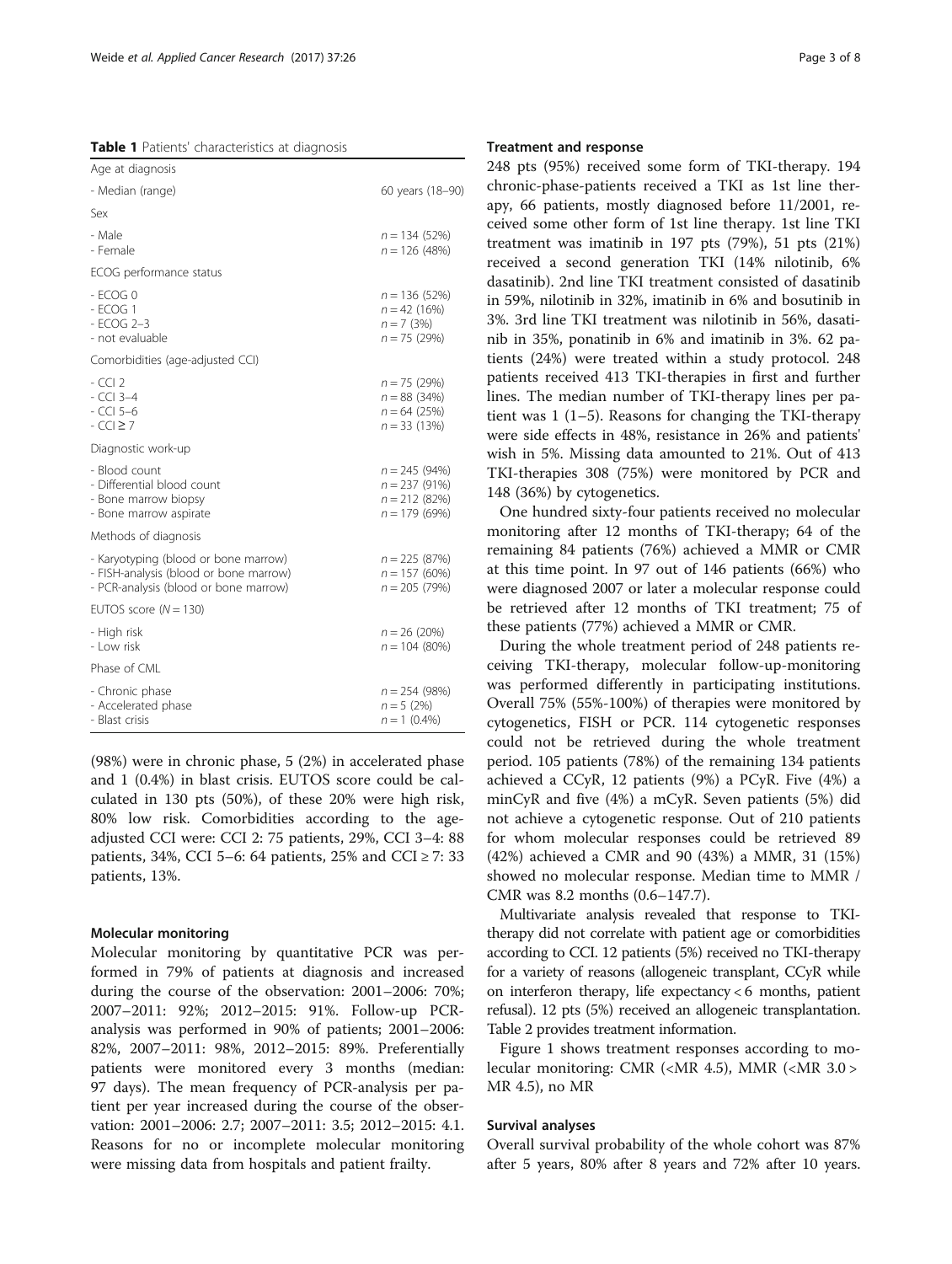<span id="page-3-0"></span>

|  |  | Table 2 CML therapies in the course of the disease |  |  |  |  |
|--|--|----------------------------------------------------|--|--|--|--|
|--|--|----------------------------------------------------|--|--|--|--|

| Received treatment options                                                    |                                                                                 |
|-------------------------------------------------------------------------------|---------------------------------------------------------------------------------|
| - TKI therapies<br>- Other therapies (no TKI)<br>- Allogeneic transplantation | $n = 248(95%)$<br>$n = 155(60%)$<br>$n = 12(5%)$                                |
| Number of TKI lines per patient ( $N = 248$ )                                 |                                                                                 |
| - Mean<br>- Median (range)                                                    | $\varnothing$ = 1.44 lines<br>1 line $(1-5)$                                    |
| Distribution of TKI therapies (basis 358 TKI lines)                           |                                                                                 |
| - Imatinib<br>- Nilotinib<br>- Dasatinib<br>- Ponatinib<br>- Bosutinib        | $n = 202(56%)$<br>$n = 79(22%)$<br>$n = 70(20%)$<br>$n = 4$ (1%)<br>$n = 3(1%)$ |
| 1st line TKI therapy $(N = 248)$                                              |                                                                                 |
| - Imatinib<br>- Nilotinib<br>- Dasatinib                                      | $n = 197(79%)$<br>$n = 35(14%)$<br>$n = 16(6%)$                                 |
| 2nd line TKI therapy $(N = 71)$                                               |                                                                                 |
| - Imatinib<br>- Nilotinib<br>- Dasatinib<br>- Bosutinib                       | $n = 4(6%)$<br>$n = 23(32%)$<br>$n = 42(59%)$<br>$n = 2$ (3%)                   |
| 3rd line TKI therapy $(N = 34)$                                               |                                                                                 |
| - Imatinib<br>- Nilotinib<br>- Dasatinib<br>- Ponatinib                       | $n = 1$ (3%)<br>$n = 19(56%)$<br>$n = 12(35%)$<br>$n = 2(6%)$                   |
| Treatment within study protocol                                               |                                                                                 |
| - Treatment within clinical trial<br>- No treatment within clinical trial     | $n = 62(24%)$<br>$n = 198(76%)$                                                 |

Overall survival probability after 5 years according to CCI 2, 3–4, 5–6, and  $\geq$  7 was 100, 91, 82 and 59%, after 8 years was 100, 90, 59 and 54% and after 10 years was 100, 84, 46 and 43%. Overall survival probability of 194 patients with chronic phase who received 1st line TKI-



therapy was 87% after 5 years, 80% after 8 years and 74% after 10 years. Overall survival probability after 5 years according to CCI 2, 3–4, 5–6, and ≥7 was 100, 92, 77 and 66%, after 8 years was 100, 89, 52 and 59% and after 10 years was 100, 83, 52 and 39%. Overall survival of the patients according to initial molecular response (CMR, MMR, no MR) was 86, 94 and 79% after 5 years; 86, 90 and 61% after 8 years and 77, 83 and 40% after 10 years.

Figure [2](#page-4-0) shows overall survival probability of chronic phase patients with 1st line TKI-therapy.

Progression free survival probability of 194 patients with chronic phase who received 1st line TKI-therapy was 79% after 5 years, 71% after 8 years and 68% after 10 years. Progression free survival probability after 5 years according to CCI 2, 3–4, 5–6, and  $\geq$  7 was 95, 79, 73 and 53%, after 8 years was 95, 71, 54 and 45% and after 10 years was 95, 65, 54 and 45%. Figure [3](#page-4-0) shows progression free survival probability of chronic phase patients with 1st line TKI-therapy.

Comparison of OS and PFS between the 62 patients treated within a German CML-study [\[15](#page-7-0)] and patients treated outside a study protocol revealed a statistically significant difference in OS ( $p = .030$ ) but not in PFS. 5 year OS of the patients who were treated within the German CML-IV study was 91% as compared to 86% of patients who received routine care. 5 year PFS of the patients who were treated within the German CML-IV study was 86% as compared to 75% of patients who received routine care. During follow up until December 2015 54 patients (21%) have died. 13 patients (5%) died of CML, one patient (0.4%) due to therapy related toxicities. 13 patients (5%) died of other causes, 20 patients (8%) due to comorbidities and for seven patients (3%) the cause of death couldn't be captured. Whether patients died due to comorbidity was strongly correlated to the age-adjusted CCI at diagnosis: CCI 2: 3% of patients died, CCI 3–4: 16% of patients died, CCI 5–6: 38% of patients died, CCI  $\geq$  7: 42% of patients died.

## **Discussion**

The prognosis of patients suffering from CML has made major improvements since the introduction of TKI's into clinical practice [\[1](#page-7-0)–[7](#page-7-0)]. An international expert panel has established The European LeukemiaNET (ELN) recommendations to help hematologists tailoring therapy in an optimal way for the individual patient diagnosed with CML [[8](#page-7-0)–[10\]](#page-7-0). First line therapy in chronic phase should consist of imatinib, nilotinib or dasatinib with the treatment goal of achieving CCyR or MMR after 12 months of therapy [\[10\]](#page-7-0). Second line therapy should include any one of these TKI's which had not been used in first line therapy. More important than using a special TKI is the close monitoring of treatment milestones using cytogenetics or PCR [\[10](#page-7-0)]. Optimal treatment response is achieved if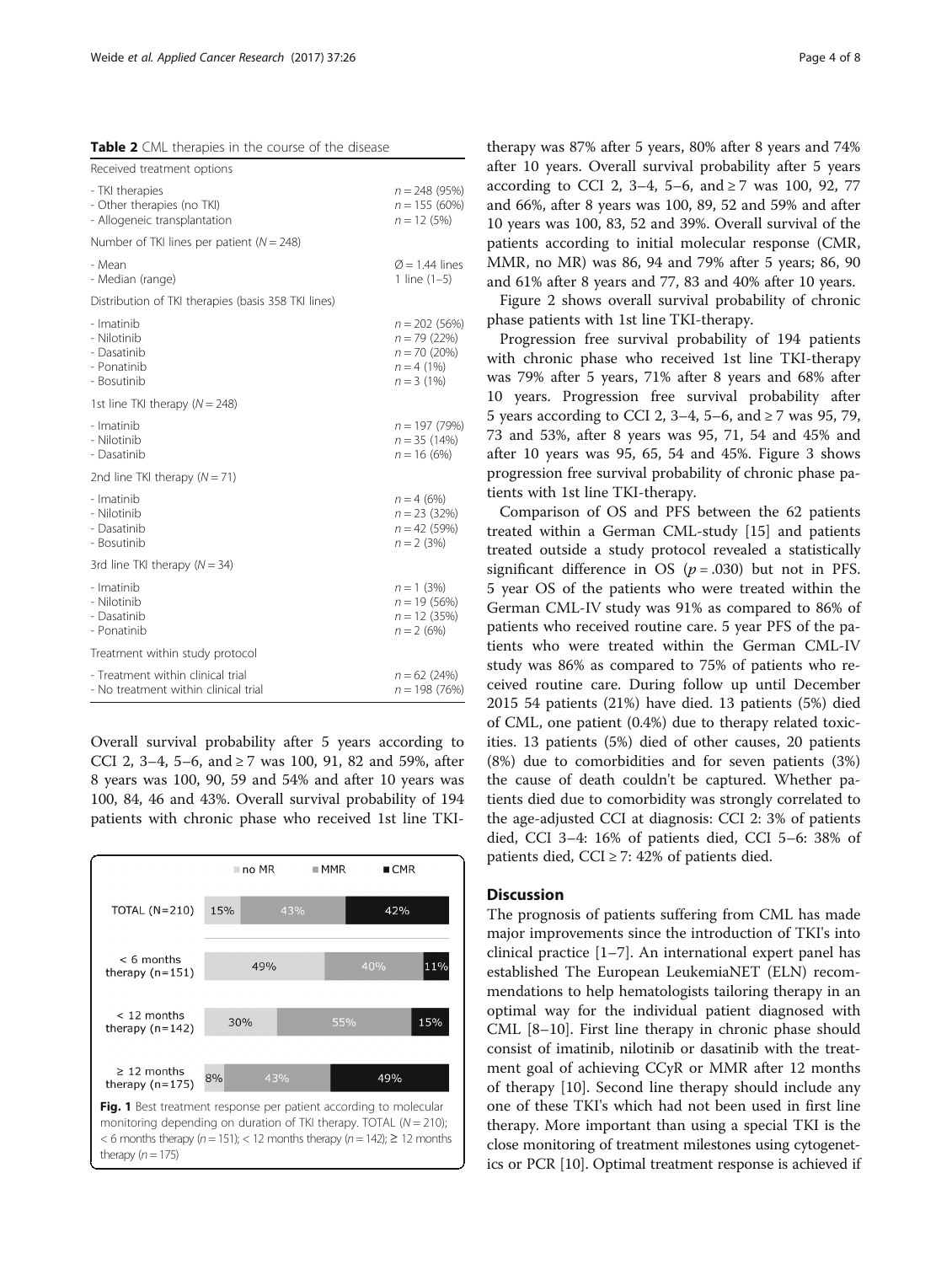<span id="page-4-0"></span>

a PCyR is achieved after 3 months and a CCyR after 6 months and thereafter of TKI-therapy. When using PCR, the response is optimal when BCR-ABL1 is reduced to <10% after 3 months, <1% after 6 months and <0.1% after 12 months and thereafter [[10](#page-7-0)]. Patients needing third line therapy can be treated with bosutinib or ponatinib. Ponatinib is the only TKI today which can achieve long term remissions in patients carrying the T315I-mutation [[7\]](#page-7-0). Patients needing third line therapy should also be counseled for an allogeneic transplant if the patient is

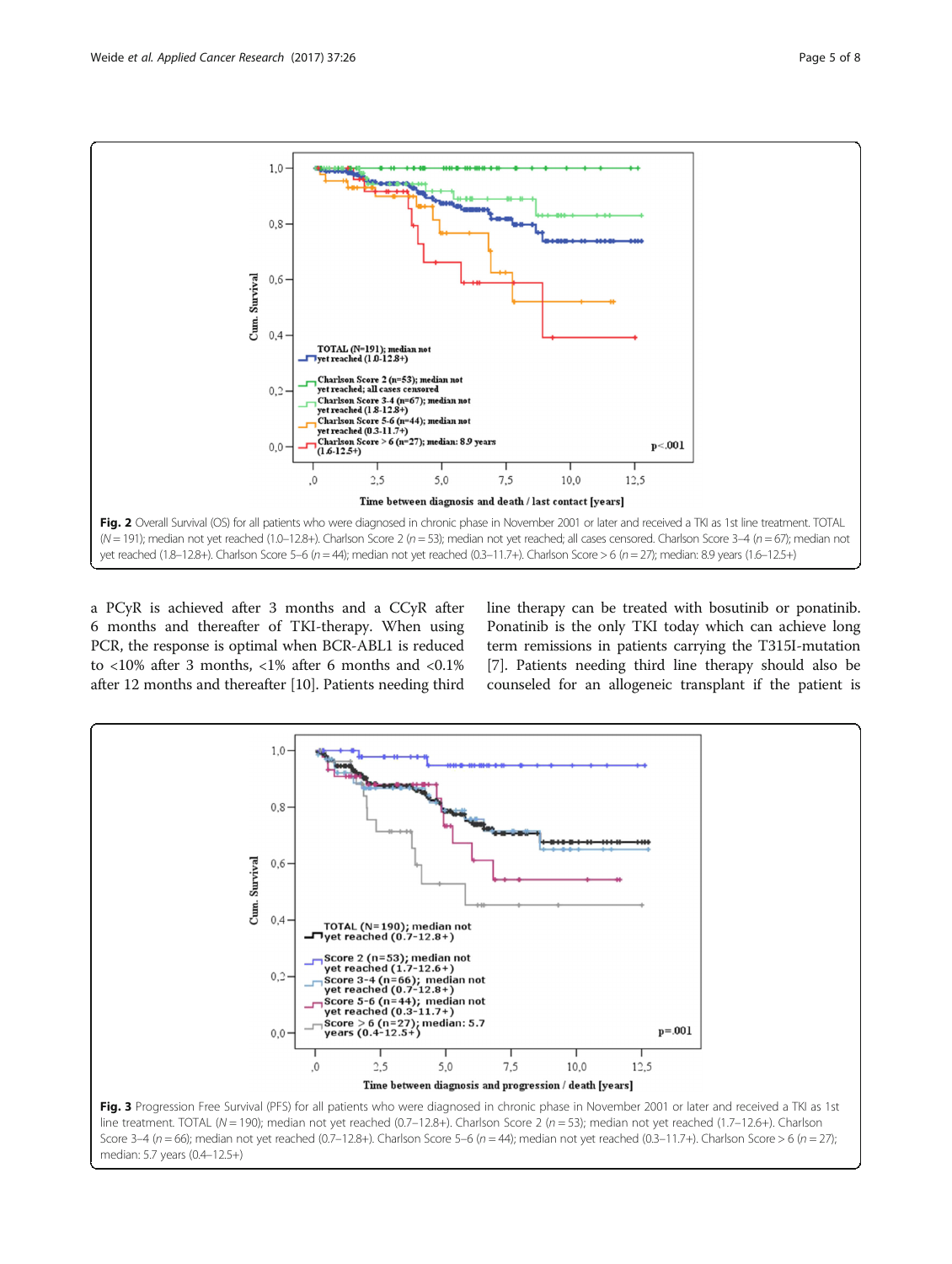suitable for this procedure [\[10\]](#page-7-0). A newly diagnosed patient with CML should, whenever possible, be treated within a prospective trial. However different reasons like severe comorbidities, special comedications, inclusion and exclusion criteria and patient wishes preclude many patients from entering a study. Therefore it is of importance not only to focus on results from randomized controlled trials but also to monitor the treatment patients receive in routine care. Outcome research from community-based CML-therapy can answer questions whether treatment recommendations are followed and whether patients receiving routine care have the same profit compared to patients who receive treatment within a trial. Our retrospective outcome research sheds light on the treatment reality of CML-patients in routine care in the state of Rhineland-Palatinate since market approval of imatinib in November 2001 and, in the meantime, the approval of four other TKI's for CMLtreatment in first and further lines.

## Diagnostic and follow-up-evaluation

100% of the patients studied received some form of molecular diagnostics either by cytogenetics, FISH or PCR at diagnosis as suggested by the ELN. Recommendations concerning molecular follow up were met only in part. Only 37% of the patients received molecular monitoring 12 months after the start of TKI-therapy. During the whole treatment period of 248 patients receiving TKItherapy, molecular follow-up-monitoring was performed differently in participating institutions. Overall 75% (55– 100%) of therapies were monitored by cytogenetics, FISH or PCR. In 97 out of 146 patients (66%) who were diagnosed 2007 or later a molecular response could be retrieved after 12 months of TKI treatment; 75 of these patients (77%) achieved a MMR or CMR. ELNrecommendations were first published in 2006 and updated in 2009 and 2013 [\[8](#page-7-0)–[10\]](#page-7-0). The increasing usage of molecular monitoring after publication confirms that ELN-recommendations are followed increasingly in routine care. Nonetheless molecular monitoring has to be improved even further. Reasons for lower molecular monitoring are probably multifactorial:

- 1. Our study was retrospective and many patients were diagnosed and partially followed in hospitals before they were cared for in a community-based oncology practice. A considerable amount of hospital files could not be retrieved.
- 2. 35% of patients were diagnosed before the first report of the ELN-recommendations in 2006.
- 3. Our patient cohort is significantly older and has more comorbidities as compared to patients who are normally treated in CML-studies (e.g. IRIS or CML IV) [[16](#page-7-0), [17\]](#page-7-0). Therefore molecular monitoring has

been probably paused or stopped in severely sick or disabled patients with a short life expectancy.

These differences between ELN-recommendations and routine care have also been reported by the EUTOS population-based registry, where complete cytogenetic response could only be calculated in 64% of patients and time to first MMR in 54% [\[18](#page-7-0)]. In our patients EUTOSscore could only be calculated in 50%. Basophiles and spleen size below the costal margin were not documented in a significant number of patients. This may partly be due to the fact that in Germany spleen size is measured by ultrasound, which is more accurate than palpation. In newly diagnosed CML-patients of the EUTOS registry in less than 50% the spleen was palpable and in only 15% it was large [\[19](#page-7-0)].

#### Therapy

95% of our patients received some form of TKI-therapy. 1st line TKI therapy consisted in 79% of imatinib and in 21% of a second generation TKI (14% nilotinib and 6% dasatinib) as suggested by ELN. 2nd line TKI therapy consisted in 97% of patients of either dasatinib (59%), nilotinib (32%) or imatinib (6%). This is in line with a recent report from the EUTOS population based registry, where treatment data from 2212 chronic phase patients from 20 European countries were collected and analyzed between 2008 and 2013. 97% of patients received a TKI as 1st line therapy (imatinib 80%, nilotinib 13% and dasatinib 4%) [\[18](#page-7-0)].

## Survival

With a median follow up of  $7$  years  $(0-24)$  OS and PFS after 5 years in chronic phase patients receiving 1st line TKI-therapy is 87% and 79% respectively, which is comparable to published trials. Studies using imatinib as first line therapy reported an overall survival of 83–97% after  $\geq$  5 years with a median follow of 3.2 up to more than 6 years. PFS in these studies ranged from 83 to 94% [[17, 20](#page-7-0)–[25](#page-7-0)].

OS of chronic phase patients in the EUTOS population-based registry is 92% after 30 months (CI: 91–93%) as compared to 94% after 36 months in our cohort. Patients in the EUTOS registry had a median age of 55 as compared to 60 in our cohort [[18\]](#page-7-0).

During our evaluation period 54 patients (21%) have died. 14 (5%) died due to CML and therapy related toxicities, 20 (8%) due to comorbidities, 13 (5%) due to other causes and for 7 (3%) the cause of death couldn't be captured. This is in line with data reported from the German CML IV-study showing that more patients die from comorbidities than from CML in the TKItreatment era [\[16\]](#page-7-0). Death from comorbidities is strongly linked to the number and severity of comorbidities as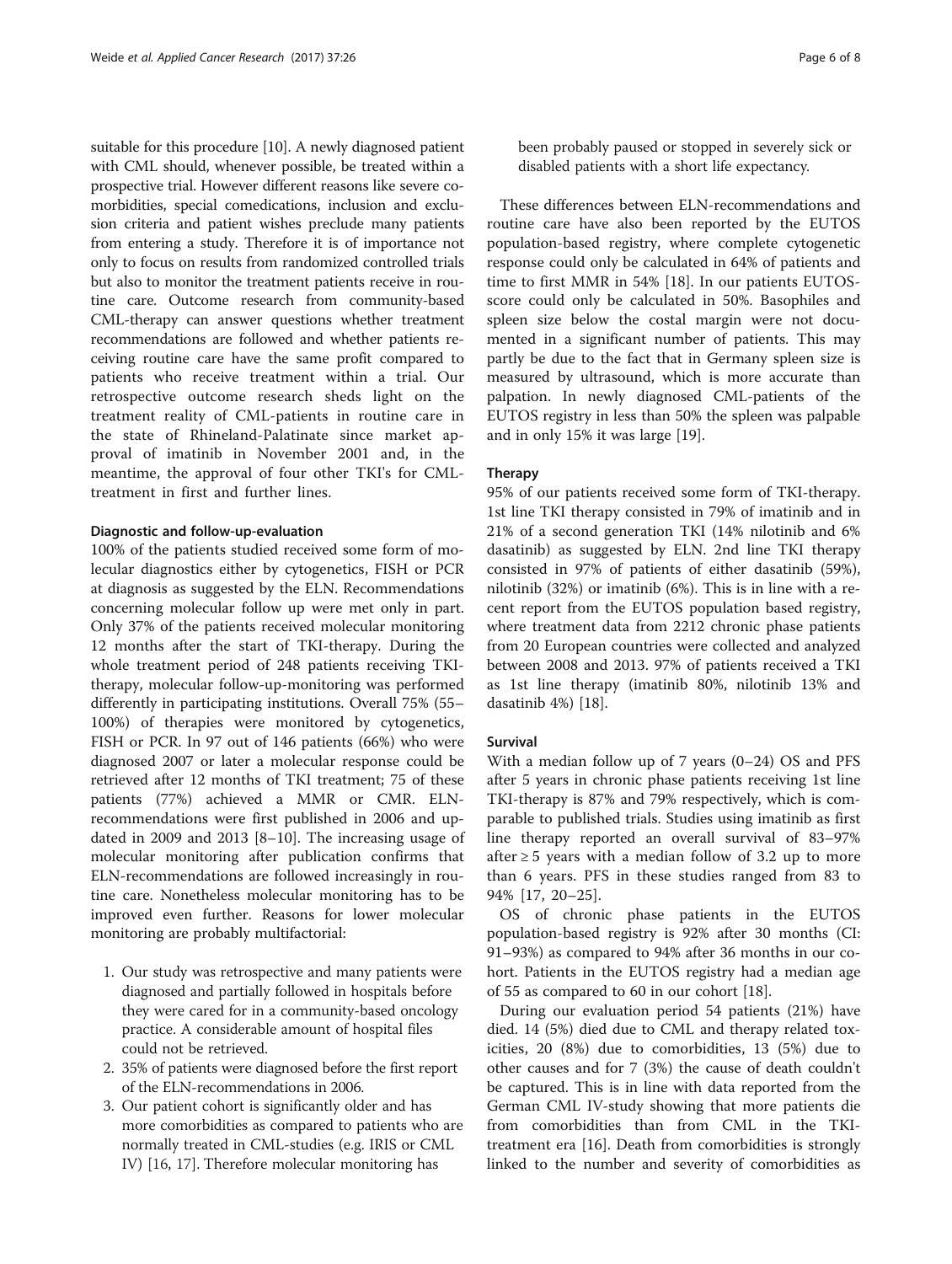shown in the CML IV-trial. Here OS was strongly linked to the age-adjusted CCI [\[16](#page-7-0)]. No negative effect was found on remission rates and progression to advanced phases of CML [[16](#page-7-0)]. In our cohort we could confirm these findings showing that patients with a higher CCI had a much lower OS probability, although response to TKI-therapy was not impaired by comorbidities or age. The fact that age has no influence on long-term outcome of patients treated with imatinib has been shown by another study [[26](#page-7-0)].

Ten year overall survival in the CML IV trial is 84%, compared to 72% in our cohort. This is caused by major differences between the patient groups: Median age in CML IV is 53 compared to 60 in our cohort. There are great differences in the age-adjusted CCI distribution between CML IV and our group (CCI 2: 39% versus 28%, CCI 3–4: 39% versus 35%, CCI 5–6: 15% versus 23%,  $CCI \ge 7$ : 7% versus 13%). When we exclude patients with accelerated phase and blast crisis and compare chronicphase-patients with identical age-adjusted CCI between CML IV and our patient group, we find comparable overall survival data after 8 years (CCI 2: 94% versus 100%; CCI 3–4: 89% versus 89%; CCI 5–6: 78% versus 52%; CCI ≥ 7: 46% versus 59%) [\[16](#page-7-0)].

Oral therapies are especially dependent on the adherence of the patients. In CML it has been shown that the main reason for suboptimal molecular responses is low adherence [\[27](#page-7-0)]. Looking at adherence in patients with metastatic solid tumors we could demonstrate high adherence in patients treated in an oncology group practice, which may be due to the trustful and constant patient-doctor-relationship [\[28](#page-7-0)]. From our experience adherence in CML-patients can be reinforced in the ambulant oncology setting through a constant patientdoctor-relationship, discussion of the medication plan at every visit, communication about tolerability, side effects and drug interactions of the TKI used, discussion of the results of molecular monitoring and the count of tablets prescribed and used per time period. After achievement of a CHR and good tolerability of the TKI patients are usually seen every 3 months for consultation, laboratory analysis and molecular monitoring.

The strength of our study is the fact that nine hematology-oncology practices with 26 hematologists took part and that all patients with the diagnosis of a Ph+/BCR-ABL1+ CML who received treatment between 11/2001 and 12/2015 were documented. Weaknesses are that not all of the oncology practices in Rhineland-Palatinate took part and that the study was retrospective.

## Conclusions

In summary we could demonstrate with our outcome research in routine care that patients with CML who are cared for by community based hematologists receive diagnostic procedures at diagnosis and treatment as suggested by ELN. This leads to an OS and PFS in routine care that is comparable to international studies. Molecular follow-up should be improved according to ELNrecommendations.

#### Abbreviations

AP: Accelerated phase; Ara-C: Cytarabine; BCR-ABL1+: Breakpoint cluster region-Abelson murine leukemia viral oncogene homolog 1 positive; BP: Blastic phase; CCI: Charlson comorbidity index; CCyR: Complete cytogenetic response; CHR: Complete hematological response; CML: Chronic myeloid leukemia; CMR: Complete molecular response; ELN: European LeukemiaNET; EUTOS: European treatment and outcome study; FISH: Fluorescence in situ hybridization; mCyR: Minor cytogenetic response; minCyR: Minimal cytogenetic response; MMR: Major molecular response; MR: Molecular response; NCyR: No cytogenetic response; OS: Overall survival; PCR: Polymerase chain reaction; PCyR: Partial cytogenetic response; PFS: Progression free survival; Ph+: Philadelphia chromosome positive; SPSS: Statistical package for the social sciences; TKI: Tyrosine kinase inhibitor

#### Acknowledgments

We would like to acknowledge the communication of diagnostic and treatment data by the cooperating hematology-oncology group practices:

- 1. Praxisklinik für Hämatologie und Onkologie Neversstraße 5, 56058 Koblenz Hematologists: J. Heymanns, R. Weide, G. Chakupurakal, J. Thomalla, C. van Roye, H. Köppler Medical Documentalists: K. Kleboth, V. Friesenhahn
- 2. Gemeinschaftspraxis für Hämatologie, Onkologie und Nephrologie Kutzbachstraße 7, 54290 Trier

Hematologists: B. Rendenbach, H.-P. Laubenstein, C. Arnold 3. Onkologische Schwerpunktpraxis

- Nordallee 1, 54292 Trier Hematologists: M. Grundheber, P. Seibel-Bohlscheid
- 4. Internistische Gemeinschaftspraxis Hämatologie, Onkologie, Palliativmedizin Wilhelm Leuschner Straße 11-13, 67547 Worms
- Hematologists: O. Burkhard, B. Reimann, C. Lorentz 5. Onkologische Schwerpunktpraxis
- Hilgardstraße 30, 67346 Speyer Haematologists: J. Franz-Werner, H.P. Feustel, J. Behringer, L. Scheuer
- 6. Gemeinschaftspraxis für Hämatologie und Onkologie Kelberger Str. 39, 56727 Mayen Hematologists: M.-T. Keller, M. Maasberg, M. Schmitz, H. Gerner
- 7. Praxis für Hämatologie und Onkologie
- Willi-Brückner-Str. 1, 56564 Neuwied Hematologist: P. Ehscheidt
- 8. Schwerpunktpraxis Hämatologie und Internistische Onkologie Leuzbacher Weg 31, 57610 Altenkirchen Hematologist: J.W. Strehl
- 9. Schwerpunktpraxis für Hämatologie und Onkologie Schneiderstr. 12, 67655 Kaiserslautern Hematologists: R. Hansen, M. Reeb, S. Pfitzner-Dempfle

#### Funding

This study was supported by Megapharm, Germany, through a restricted grant. Megapharm had no influence on data collection, data analysis, data interpretation or the writing of the manuscript.

#### Availability of data and materials

Data were captured from the patients' treatment files. Additional data were not available.

#### Authors' contributions

All authors were involved in conception, data collection, analysis and interpretation, and in writing and finally approving of the manuscript.

#### Authors' information

Not applicable.